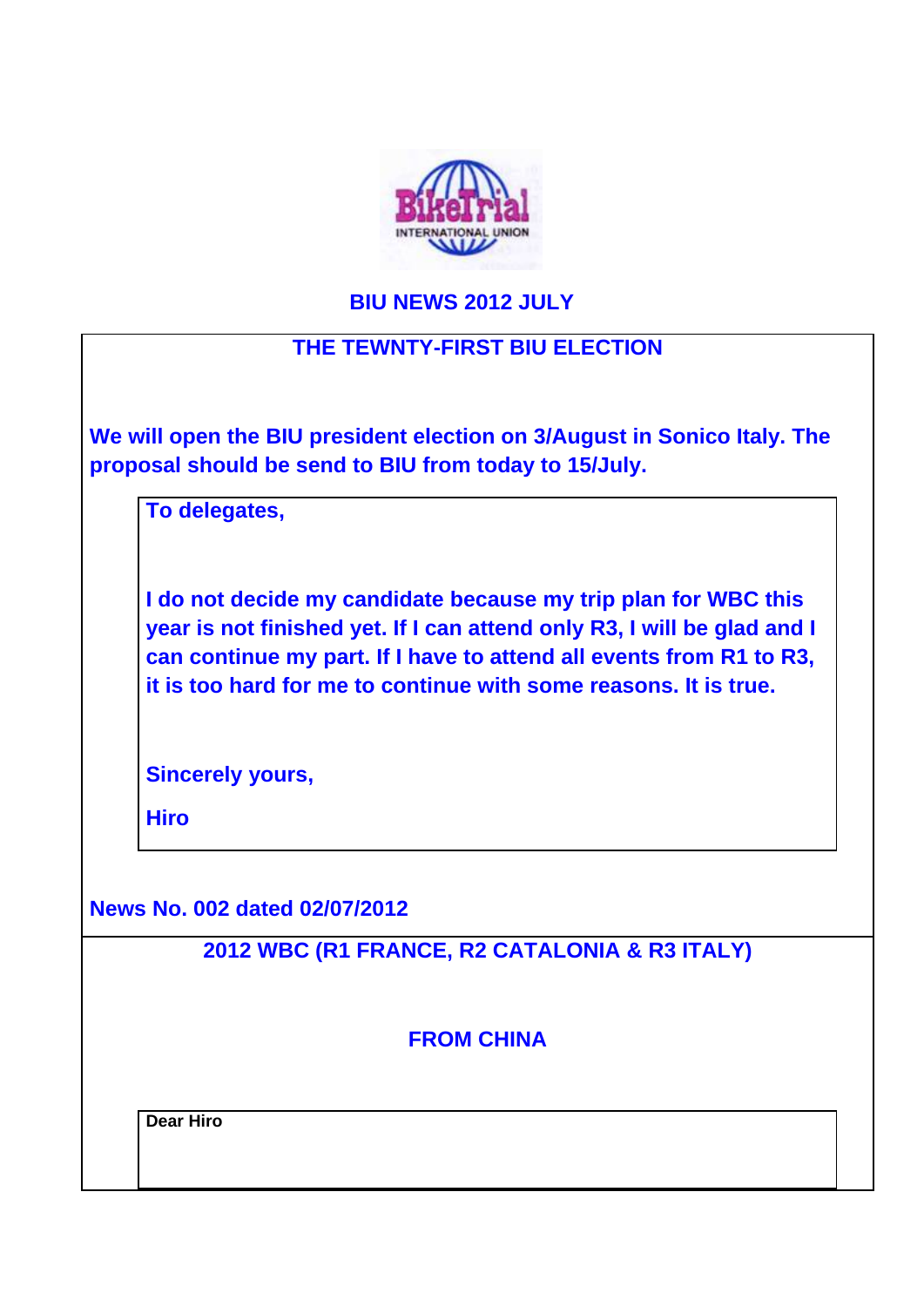|                                                                                                                              | easy edit on webpage. Hope you have a nice trip in WBC 2012 and all problems will |
|------------------------------------------------------------------------------------------------------------------------------|-----------------------------------------------------------------------------------|
| be solved, hope Biketrial goes more further in the future.                                                                   |                                                                                   |
| <b>Best Regards</b>                                                                                                          |                                                                                   |
| Jason                                                                                                                        |                                                                                   |
| Dear Jason,                                                                                                                  |                                                                                   |
| This is the first time for Chinese riders to take part in the all WBC in Europe. I hope<br>their trip will be okay.          |                                                                                   |
| <b>Sincerely yours,</b>                                                                                                      |                                                                                   |
| <b>Hiro</b>                                                                                                                  |                                                                                   |
| <b>Dear Hiro</b>                                                                                                             |                                                                                   |
|                                                                                                                              |                                                                                   |
| Thanks for the Entry list, now available on webpage:                                                                         |                                                                                   |
| http://www.xbreaker.com/ArticleShow.asp?ArticleID=3267                                                                       |                                                                                   |
|                                                                                                                              |                                                                                   |
| China riders are waiting for the visa. Hope things going smoothly.                                                           |                                                                                   |
|                                                                                                                              |                                                                                   |
| <b>Best Regards</b>                                                                                                          |                                                                                   |
| Jason                                                                                                                        |                                                                                   |
|                                                                                                                              |                                                                                   |
| <b>BIU OFFICIAL FOR 2012 WBC</b>                                                                                             |                                                                                   |
|                                                                                                                              |                                                                                   |
|                                                                                                                              |                                                                                   |
| There were some mistakes in the list we sent it yesterday to our delegates.<br>It is already fixed. Please check below list. |                                                                                   |
| <b>ROUND 1 FRANCE</b>                                                                                                        |                                                                                   |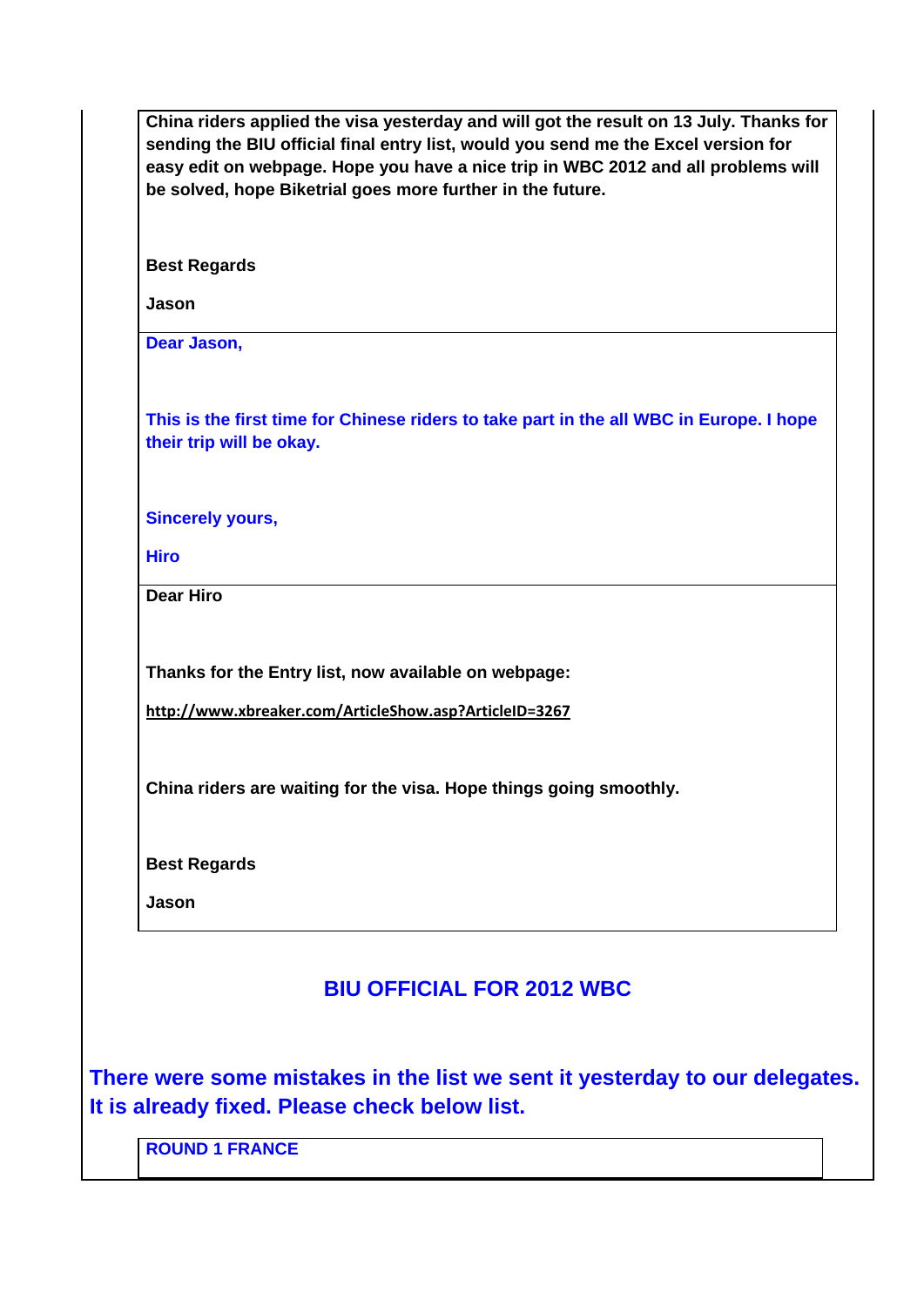**The proxy president: Giuliano Gualeni**

**The WBC manager: Giuliano Gualeni**

**Read juror: Radim Kakac**

**July 1: France/Jean-Luc Chevalier**

**July 2: Catalonia/Josep Abant**

**July 3: Italy/ Giuliano Gualeni**

**Jury 4: Sweden/Roger Backgren**

**Reserve jury: Slovakia/Stefan Pcola**

**ROUND 2 CATALONIA**

**The proxy president: Radim Kakac**

**The WBC manager: Radim Kakac**

**Read juror: Radim Kakac**

**July 1: Japan/Fumio Yamamoto**

**July 2: Catalonia/Josep Abant**

**July 3: GB/Anthony Rew**

**Jury 4: Slovakia/Stefan Pcola** 

**Reserve jury: Sweden/Roger Backgren**

**ROUND 3 ITALY**

**The president: Hiroshi Hirano**

**The WBC manager: Hiroshi Hirano**

**Read juror: Radim Kakac**

**July 1: Italy/Giuliano Gualeni**

**July 2: Catalonia/Josep Abant**

**July 3: Japan/Fumio Yamamoto** 

**July 4: Sweden/Roger Backgren**

**Reserve jury: Slovakia/Stefan Pcola**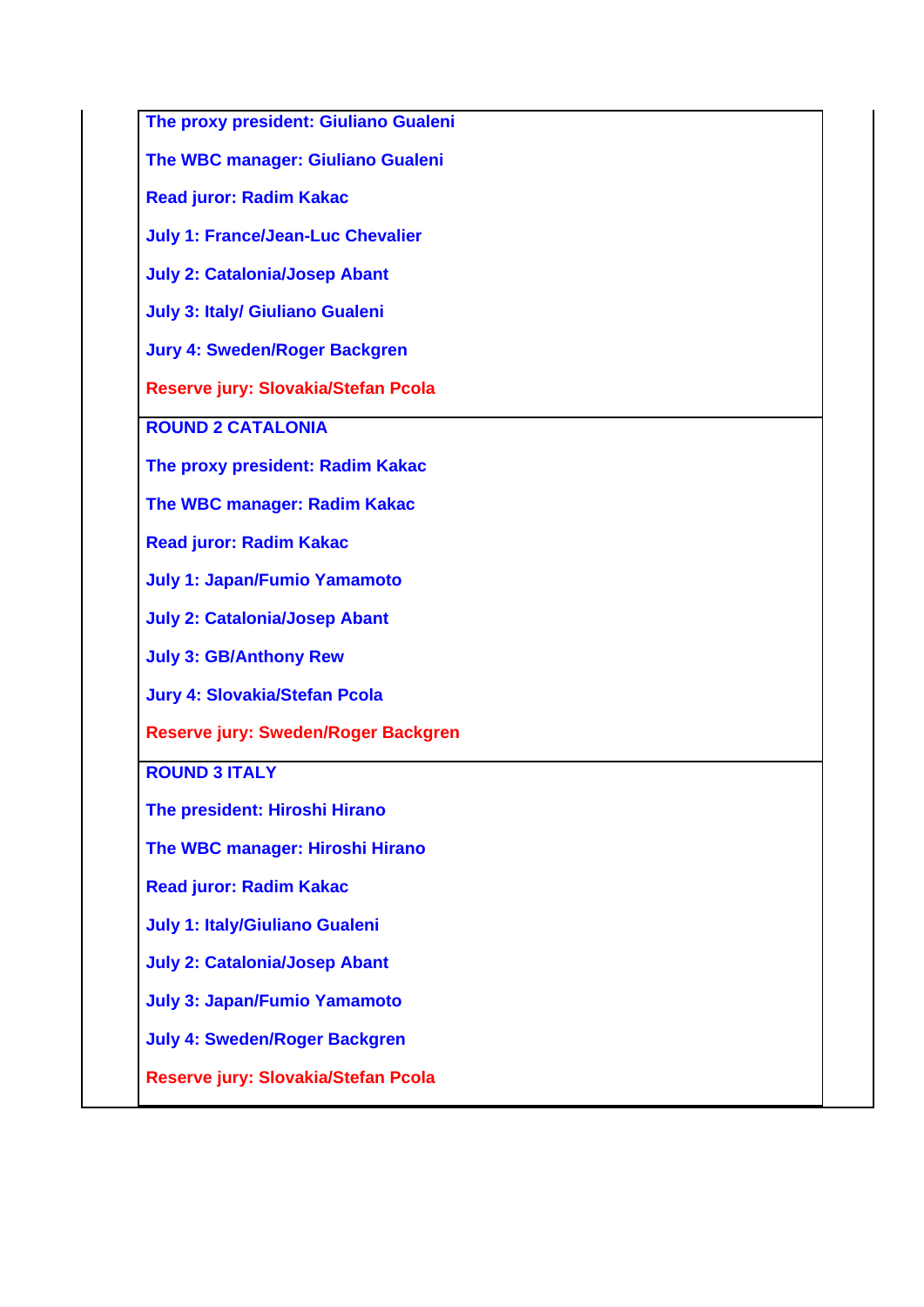**Dear Hiro** 

**Sad to hear that you don't will take part in the first two rounds. I accept to take part in the jury in Catalonia and Italy, will maybe be tight for me take part in the sections control in Sonico. I'll arrive in Sonico a bit late but I will show up ASAP.** 

**See you in Italy Sincerely yours Roger Bäckgren BiketrialSweden**

**Please, Hiro,**

**Could you be so kind to consider that in France, Mr. Josep Abant could have me (Màrius Mollà) as his deputy jury for Catalonia? Is quite sure he can not attend Sunday meeting(s), so it is better I am beside him in order to be in coordination and in touch with him. We wait for your answer.**

**Best regards.**

**Màrius Mollà**

**Dear Roger and Marius,**

**Thanks for your answer. I want to express my gratitude for your help. In case of you (delegate) cannot attend event personally, please give your letter of attorney to the one you can trust in and send him to the event, or we will pass it to the reserved delegate or to the other delegates. OK?**

**Sincerely yours,**

**Hiro**

**We hope all okay and thanks for your corporation.**

**HIRO'S TRIP**

**Dear Ot, Pere,**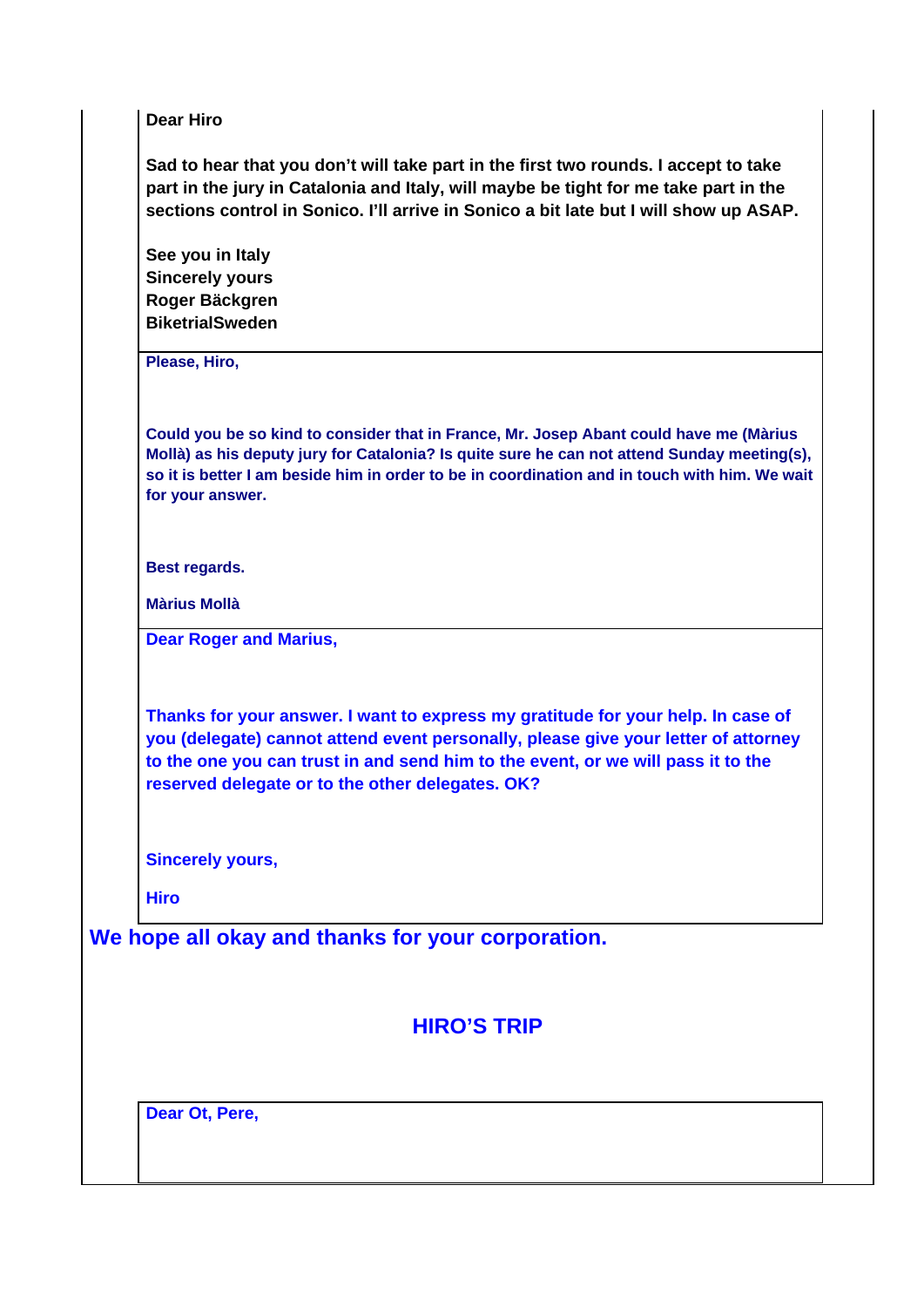**I have below reasons that I do not decide coming to Iguarada. I have a few hours and this problem is over. I will change my mind in case of just the organizer buy the ticket for Igualada. It will be the last decision.**

## **(1) Budget**

**Our income from WBC is 4,500 Euro for this year. I already spend 2,750 Euro for support WBC. But I still need about 500 Euro for Awarding the top 3 in each category 2012 and a ticket to WBC 2,000 Euro. It will be 5,250 at least. Sure we should bring out 750 Euro or more. I am not talking about help for my trip. We should solve it for this moment.** 

### **(2) France & Catalonia**

**The publicity was delayed about 2 months from the deadline. I mind the braking of BIU agreement very much. It broke something. This is their mistake.**

**What I did as BIU was visiting the venues in February to check the venues, have meeting and shoot the video and send the DVD to delegates for the promotion.** 

**Also made Kyoto conference in March to introducing some Asian countries to Italy to start communication for WBC. For the results, Chinese delegate tried very hard to send his team to Europe. It is first time for China to entry all WBC in Europe. Thanks Jason.** 

**BJU had to close but Kaminaga set up BCJ and BCJ will send Japanese riders to WBC. And most to Italy.** 

**Giuliano tried very hard to get as many as riders and nations to WBC and he made best results in this moment with the situation we are in.** 

**After all, I cannot come to the event before I do not see the effort to get riders, new countries (I am not talking about competitions part, It will be okay), far continentals in their publicity. I can not put any more budgets and my time to support something more for. Please understand it. I just hope it will be good event for all.** 

#### **Sincerely**

**Hiro**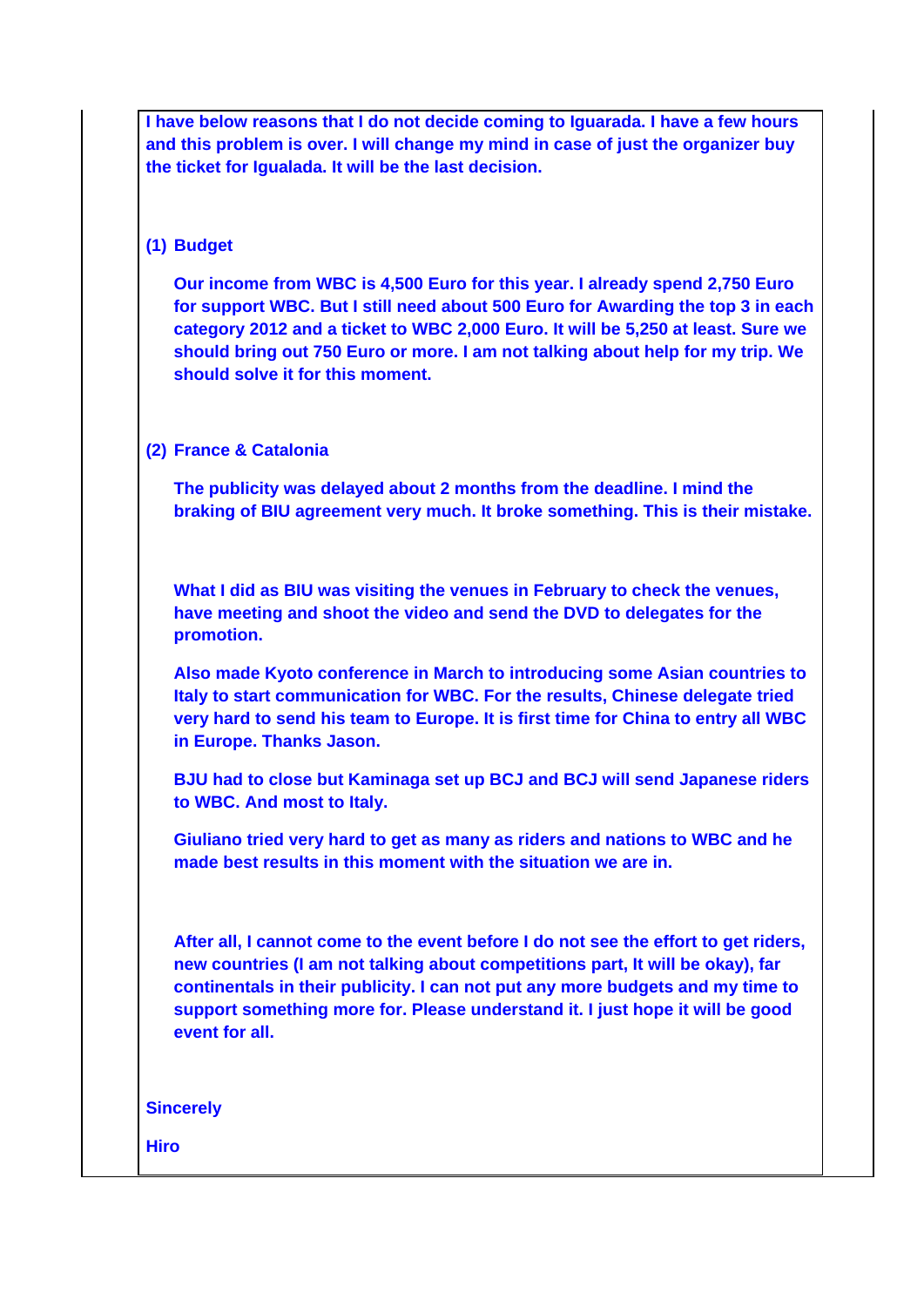**Dear Hiro,**

**Ok, no problem, you buy the ticket to Spain, and we take care you to Italy, it is ok for you? I think is best think. You will spend the budget that you need, in Spain we take care of you. Is not true that organizer don´t do nothing to get more pilots, they made many things about it!!!!!!!!!!!!!!!!!!!!! I hope you will buy the ticket as we are agree.**

**Best regards**

**Ot Pi**

**Dear Ot,**

**Sorry but your mail does not answering to my question. I wrote "I cannot come to the event before I do not see the effort to get riders, new countries, far continentals in their publicity". Up to now I have only the result of 16 countries, 148 riders. But I am considering 3 countries (China, Japan & USA) are the effort of Italy. There is no new country to Igualada. Isn't it the results? If not, Please send me the report of publicity thing for the abroad as an international event, trying to recover the delay of publicity after braking the BIU agreement, I need to check this point. It is clear, it tried max, then I go. If not max, I do not go. I extend a few days more to finish buying ticket. I will wait. That is all for now.**

**Sincerely yours,**

**Hiro**

**Dear Hiro,** 

**I have just found your e-mail and missed call. Sorry to be late. I tried to call you back but there was just fax machine. We are ready to buy all flight tickets for you! On Monday is no problem to proceed. You are very important here to lead international Jury, take public position, to demonstrate BIU... Proxy named by you are not international BikeTrial specialists and I cannot be there. They are not ready yet! We have to prepare them for next year. It is one topic what we have to change by General meeting in Italy but not now before competition. All organizers await your attendance here. Trust me please. I do not want to let them down. We need organizers and I spend too much time and energy to find them. Problem is in BIU system and by delegates. It has to be changed. I'll be close to you to help by this improvement. I would like to ask you last time to reduce your leadership and not punish organizers now. I understand your reasons but we have to be more**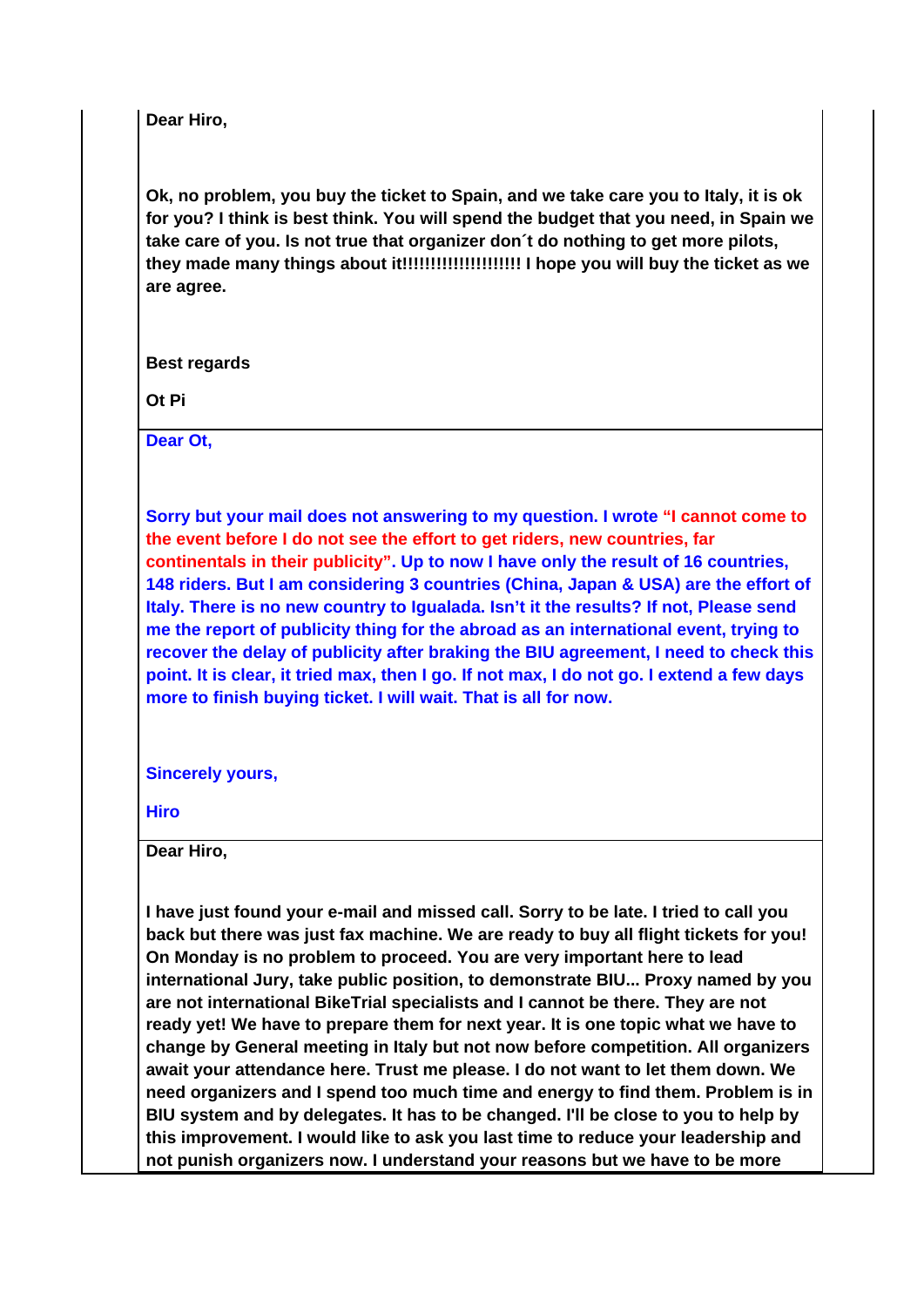**diplomatic. I am sure that now we have "to keep the line" to close history and open a new age in a positive way at the General meeting. Your absence during WBC can be interpret in a negative way and it can also make a big problem for the future - disillusion of people who are able to help now - Giuliano, Yannick, Janoska, Fabio, Kakac... and also me. All of them and many more are awaiting you now. If you need please call me or let me know your number I'll call you back.** 

**BR Libor**

**Dear Libor,**

**For the last decision, I will give a few days more and I will decide. For me, Igualada may be possible but Saix is very difficult. In the situation now, please do not expect so much.**

**I have already put appointments and important for my future. After 25 years, not easy to attend all. I need corporation from Kakac and Giuliano, and other delegates. The last one is Okay.**

**Sincerely yours,**

**HIro**

**Hello Pere, Ot, Giuliano,**

**Here is my last communication with Hiro. I had a phone call with Hiro this morning and he told me not making decision right now. He waits till beginning of the next week.**

**There are 3 reasons for not coming to France and Catalonia:**

- **1) Budget he misses money for traveling which were given to him by Itadori organizer in the past.**
- **2) He is busy.**
- **3) His protest as a strong way how to improve things for the future. He has reasons for it.**

**Ad1) I give him my proposal from EBU and he wants to reconsider it once more.**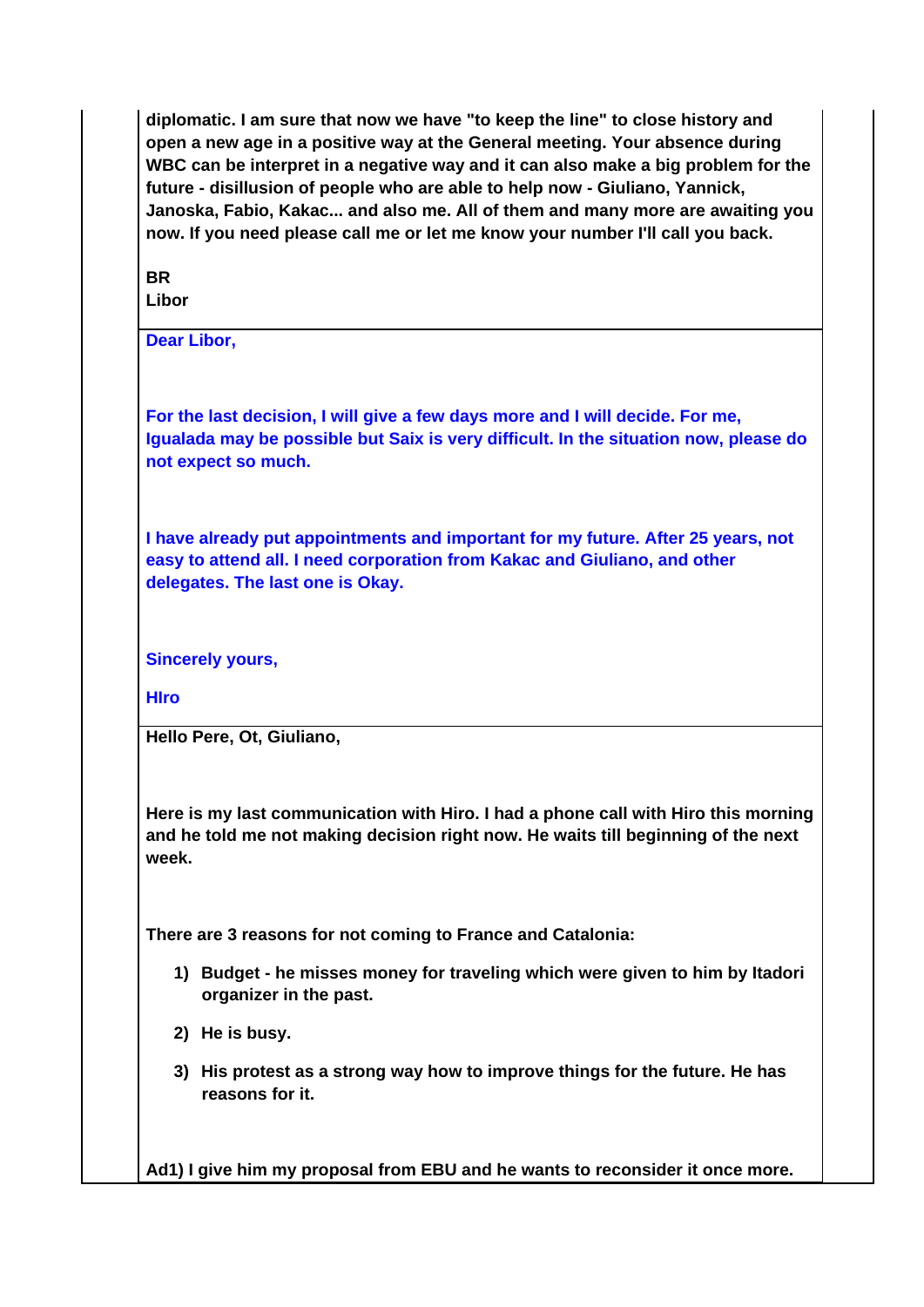**See enclosed e-mail. I also need your help. Pere and Ot are able to provide full service in Igualada and transport to Italy. Please precise it with Giuliano and let me know how logistics are working. EBU and French organizer are going to take care of Hiro in France and presumably pay Hiro's flight tickets to Europe? His attendance in France is also very important and his absence without "politically clear reason" is very bad signal for the future in France (We have already lost La Tour de Scay!). I was so happy to find this new club for organizing WBC and they await him.**

**Ad2) Decision is on Hiro's side. I do not know what is his income in Japan but I think we have to find a general change for the future. Change for Hiro or for anybody else taking his position. Probably we expect too much without salary? This BIU voluntary system can work but just for limited time (not for 20 years). And evidently time is over by Hiro. Can Monty help in this problem? What do you suggest and what is your opinion? Pere has known voluntary sport for a long time and world has been changed now. I do not have too many experience. Can we continue in the old system? BIU has to also be an economic project (budget, plan, expenses, incomes…)?**

**Ad3) I tried to explain to Hiro that we have to be a little more diplomatic to our organizers. We need them. Rule from the past is that BIU president comes to all round of WBC and leads international Jury meetings as well as has social role there. It is impossible to change this rule for some reason just now when game goes on. I think it is necessary to change Agreement which is given to organizers to specify more their obligations in event advertising, service for BIU headquarters,…I hope Hiro considers this step as not adequate for now and he is coming.** 

**I await now Hiro's decision and then we are ready to buy flight tickets for him but only in case he takes part in all round of 2012 WBC. France, Catalonia and Italy.**

**Hopefully you understand me and any your ideas are very welcome. Let me know how I can help.**

**Have a nice weekend.**

**Libor**

**Dear Hiro,**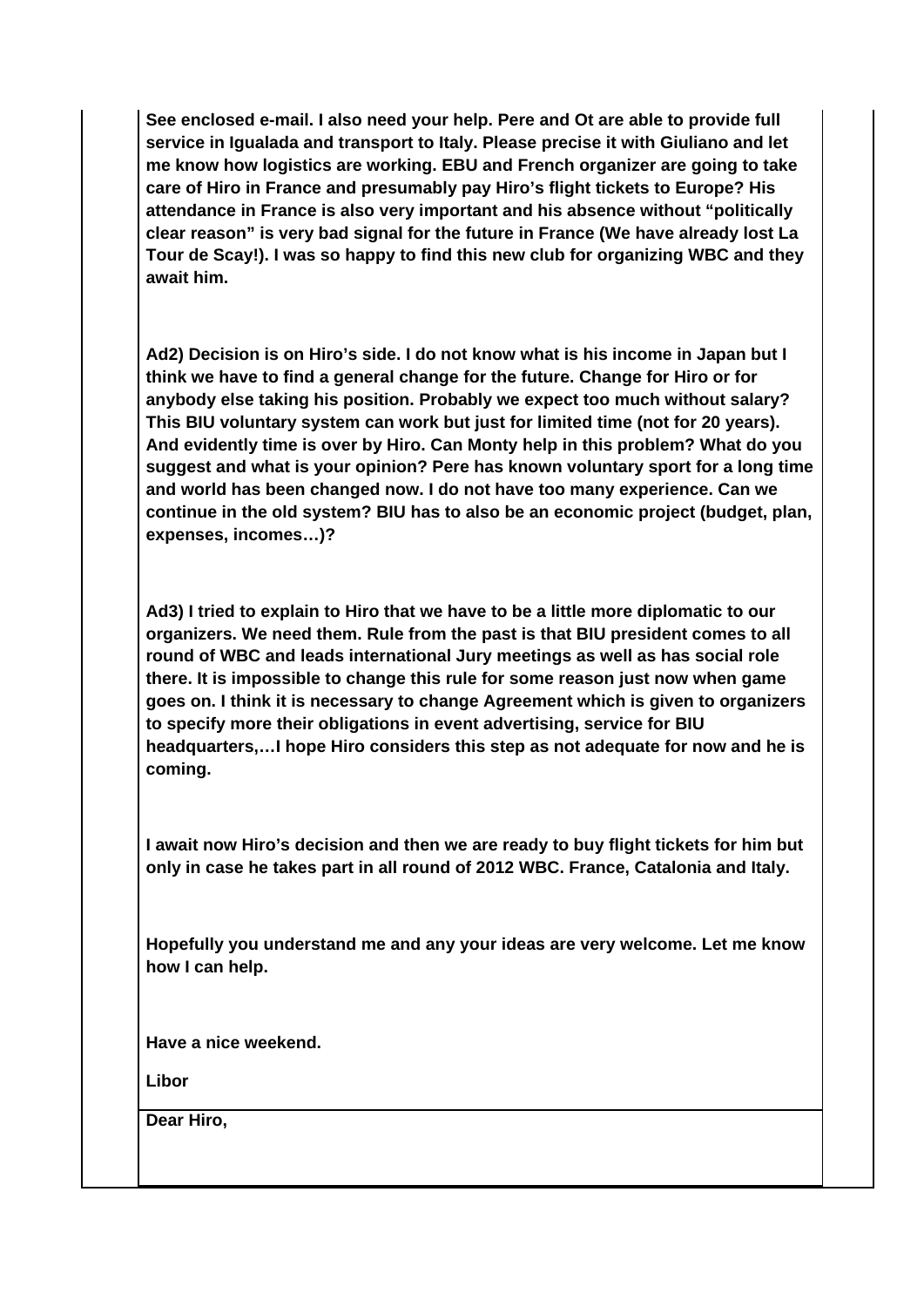**It is not simple for me answer to your question. I don't want say you OK because I hope in the end you will be here. I don't want say you OK because I don't have programmed to come in France for 4 days. My program is to come Friday and return Sunday. With Roberto and Fabio only to see the sections. I need talk with Mr. Libor to decide on his presence. Official presence is very important especially in France. During European Cup I see that France organizer is very active with local politics. I think that European Cup 2011 in Saix is the best BikeTrial competition that I see till today. The organizer is NOT Jean Luc Chevalier; The organizer is Yannik Escoute. Yannik is a very good organizer. He work in Saix, in the place when the competition will be held. He deserve you. He work to have in Saix the President of BIU.** 

**Spain deserves nothing ! France (Yannik) deserves you. I don't know if you have communication from Jean Luc. I think no because he is a very bad communicator. So, maybe, you don't know that he want leave the job of Delegate in France. He want leave the job at the end of WBC (or during WBC). But today France is the most bigger BIU Nation. They have competition with 220 Riders !!!!!!!! We must come in France to know the future of BikeTrial in France. I think Yannik is the perfect new Delegate for France and you must know he.** 

**I don't have live the born of BIU in Andorra but I understand that one of the most important reason was the absence of Official Member of UCI. Maybe you are tired, after 25 years you have the right to have tired. But this is not the best system to leave. We risk to lose France and crash all BIU system for the future. The 3 organizer can help you in your European transfer. We can work to this project during this week end.** 

**Wait, please.**

#### **Giuliano**

**Dear Giuliano,**

**Thanks for worry about me. My passion for Biketrial is still the same and I am not tired.** 

**The request from Libor about WBC in Japan, I am keeping it and working on it. I and Mishima made corporation and we are planning to host WBC next year in Kyoto. Now it is very important moment and I have to finish all preparation for the proposal before WBC start. It is very tight. I do not know how many rounds we can have in 2013 because I do not get any proposal yet. We will see it in Sonico meeting. Any way, I hope I will bring the proposal of Japan round.**

**It is 11th election for BIU president in this year. We have to realize and face something very important for the future and need changing.**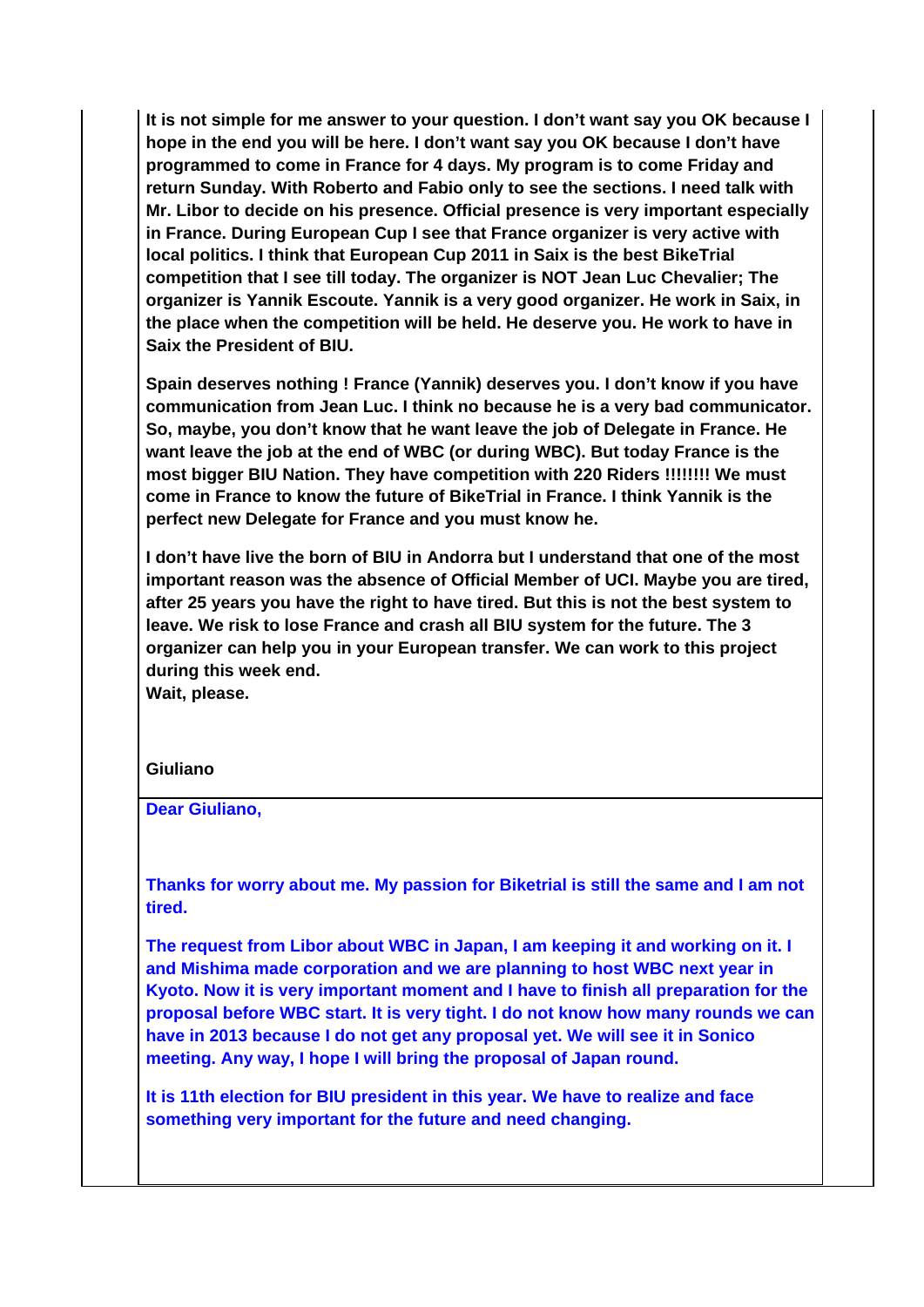### **WBC:**

**An event consists from 2 parts. Competition and the paper work. I do not doubt about the competition in France. I am sure Yannik will do a good competition. In Catalonia, I do not know how they will change the way of organizing from the last one to this one. Because no body explain me the detail. I heard about Pere is going to make the event of Push-Biketrial during the WBC in Igualada. But I do not know anything about it. I just hope all the people who involve the event will concentrate on the WBC to make success. That is all.**

**About the publicity of WBC, the agreement was broken (3rd times by Catalonia) and no explanation or report from R1 and R2. I do not know if the recovering was done or not. I only know is you tried your best to get participants for this time. Thanks for your understanding for this matter. I think it was not exactly the mistake of UFOLEP and OCISPORT. But they had to solve a problem of communication between them and their delegates.** 

**From my side, I did meeting and check the venues, made the original DVD of "visiting WBC venues" and sent it to all delegates for promotion. It was my best and the travel costs 2000 euro + my 10 days. After that, I made KYOTO CONFERENCE to make a chance to introduce Asian countries to Italy for WBC. It was good that Jason and Kaminaga worked very hard to send their riders to WBC after that.** 

**Now Ot is asking me to come to Igualada. And he can take me to Italy. Thanks for the plan. But this is not seeing my point. For me R1 and R2 have the same problem. If I will not attend R2, I will not attend R1. The same thing in the reverse. I wrote below thing to Ot and Pere.**

#### **Budget:**

**Our income from WBC is 4,500 Euro for this year. I already spend 2,750 Euro for support WBC. But I still need about 500 Euro for Awarding the top 3 in each category 2012 and a ticket to WBC 2,000 Euro. It will be 5,250 at least. Sure we should bring out 750 Euro or more. I am not talking about help for my trip. We should solve it for this moment.** 

**Our budget is not enough in this time. Therefore, I will only visit Italy. I have to cut the budget for the events which did not keep our agreement except in case of they invite me. (I never ask this before. But this time YES. They should do if they are serous. For example, I invite at least 3 officials and 10 riders including some new countries to WBC in Japan for 16 times. I can say it is normal for the professional organization) It is the last condition. But I am not asking to cover it by EBU.** 

**If I have to go around all WBC in any situation, whatever happened, I am very sure**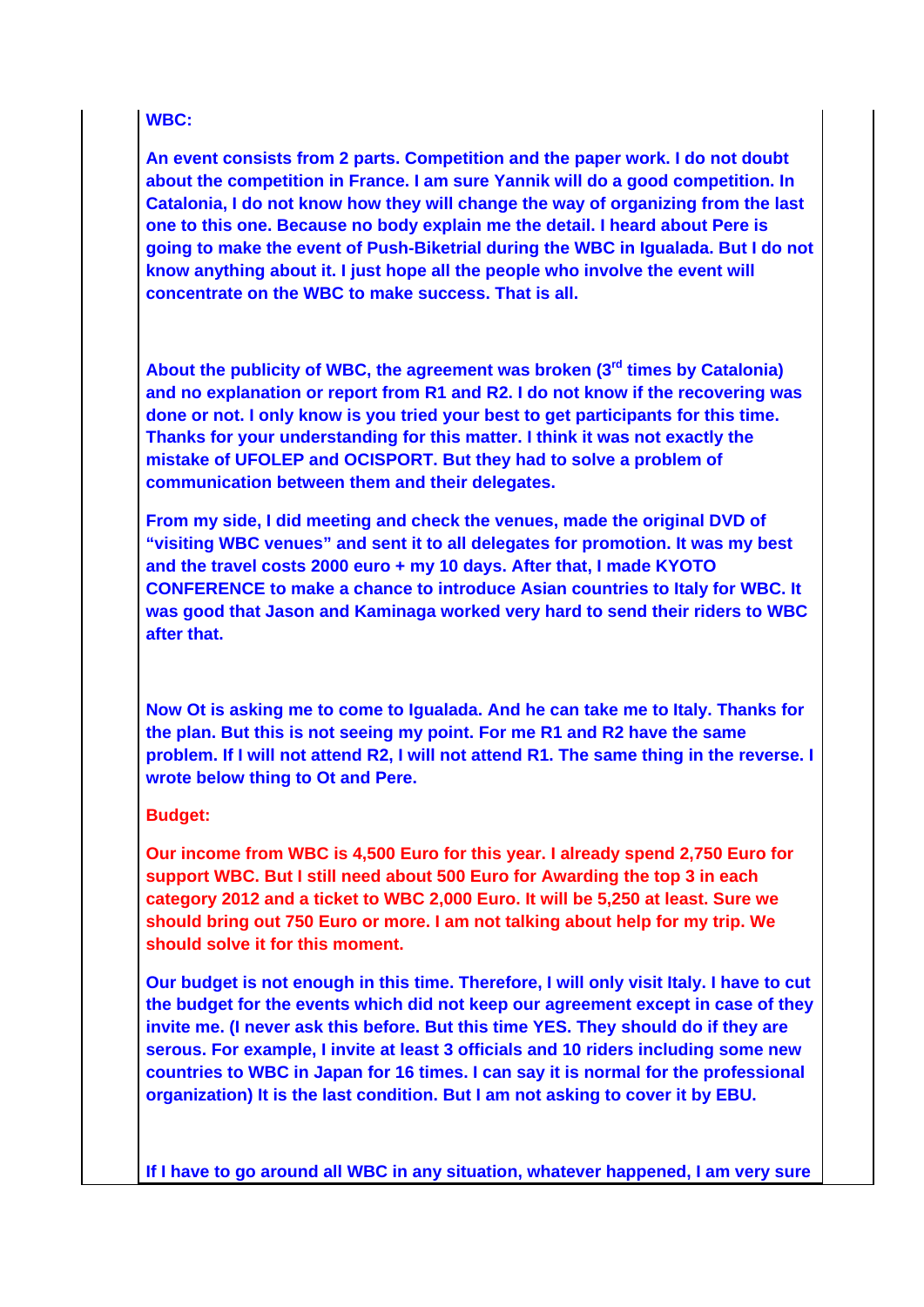**there will be nobody to be the president after me. Please do not get me wrong. I am not talking just money thing. Therefore I decided to go only to Italy. I am happy to work for BIU with my responsibility but it should not be a strict duty in case, because we are all volunteer (or much harder than a just volunteer because we have to bring out many things).** 

**Another thing is about me. Going Italy takes just 7 days. It is my pressure to be there for the event to help and to see all my good friends. But if I have to go all round, I have to keep nearly 2 weeks more. So it means about 21 days all together. This is very hard foe me this year. The organizers do not know the real situation of mine. Many things in Japan had to change after 3.11. We lost many people, many houses, many company and also BJU. Still many factories are closing everyday all around Japan. The situation is nothing changed and we are having big problems. In this moment, I have to change my life style for my future and my family future. My daughter will go to university next year and I should support it. I need all preparation. Many things came in the same time. I do not want to put my reasons here but it is true. We should prepare in case of when thing (especially radiation) goes worse. I can say the possibility is not low. Still high radiation is flying over from the broken nuclear generator No. 4 that it can kills you in less than an hour if you stay close to it. I need the time to start over my life (and my Biketrial. Including the projects of Bush-Biketrail and Blind-Biketrial. I think you know the way because you know KC already. It is completely different from the before and after 3.11).** 

**This is my reason may be not understandable for European people. But it is really serious thing. I can say that the situation I am in now is the same as under the war. Things were already destroyed however disaster or bombs are just different. You know we can do sport in peace condition. But not in this condition I am in. I heard that some people got angry for my decision. Those people just worry about their matters. It is selfish!** 

**I am not trying to give problems. I am telling you my real situation. I believe my decision for this time is right and I hope most of people will understand it. I am asking your corporation that the proxy presidents/or EBU president will takes care the R1 and R2. You know I never ask any help like this before. I did my part even when I broke my foot and I had to be hospital. 3 doctors deserted me (except a Czech doctor). I was lucky to not having any too serous problem till today. But you must know it is the same thing if I had a bad accident or ill. Somebody has to play my part. Or should I attend WBC instead of going to a hospital? I will ask you if you can help the organization of R1 & R2 for me and for Biketrial. I hope everybody help WBC in any way.** 

**After all, I already explained you all things I have. No problem for me to continue BIU work. But if I cannot get understanding and no any help from delegates, I may**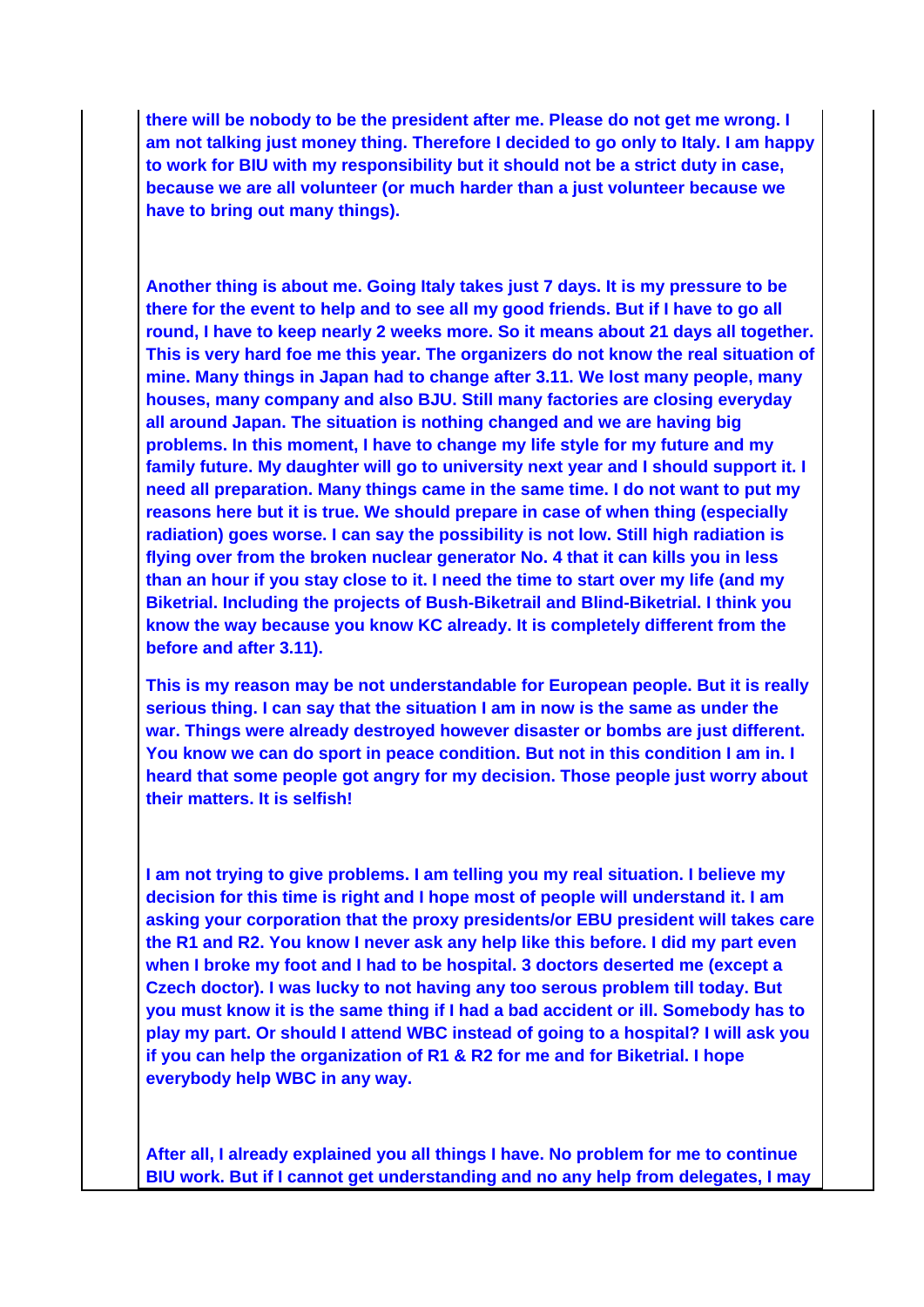**be try to attend all events one more time (I should make sure the budget till next Tuesday) with my max, then it will be the last time. It will be too difficult to continue. This is my last answer and it is all depend up on you.**

**Sincerely yours,**

**Hiro**

**Dear Hiro,**

**in Sonico we must take important decision. As you write in this mail is not possible for anybody continue with this system. Next President (Hiro, Radim, Giuliano, Libor, Roger or anyone else) don't can continue to work without resources.** 

**But WBC don't can live without BIU High Representative. During next season we must think to a new system to give to President or Secretary a support during the year and transfer.** 

**Otherwise we risk to see the collapse of our system in a very short time. If I go in France I can say "I am the proxy of our President" but they want you. Not a replacement. During this week end we must create perfect invitation to you.** 

**Now I close this discussion and I write you when I will have invitation for you from organizer. Otherwise Mr. Libor will replace you in WBC. In a few hours or tomorrow I send you another email about your candidature for BIU President 2013-2014.**

**Best regards,**

**Giuliano**

**Dear Giuliano,**

**I started this matter because we have the election in Sonico. It is important to think and find the solution for the next year.** 

**For this year, I do not need your invitation for my attendance coming to Italy. I already have the plan to be there for R3. But the rest of event, they should understand the price to pay (for braking agreement without explanation) if they need my attendance for their events as the minimum condition. Because It costs for BIU and takes my 3 weeks.**